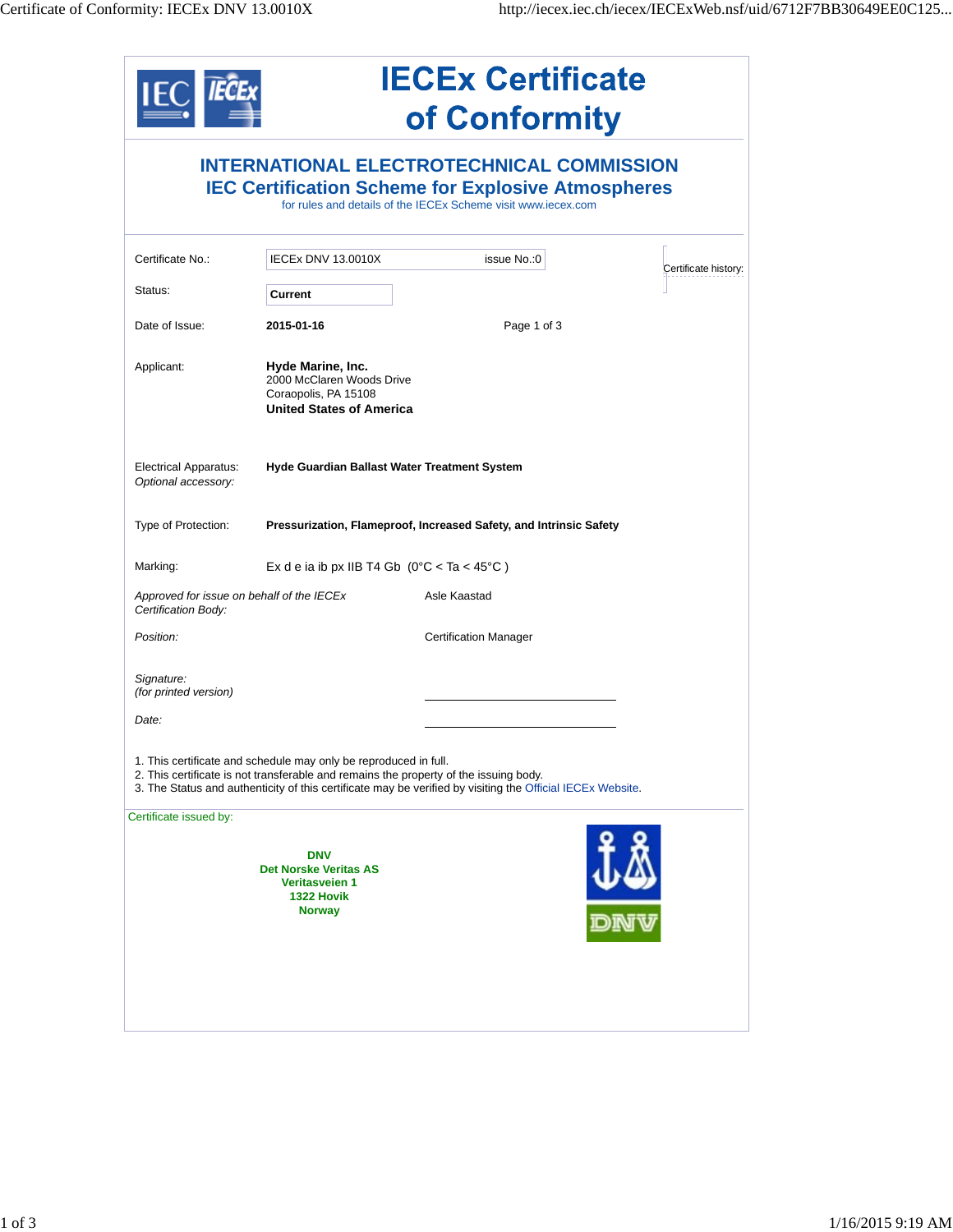|                                             | <b>IECEx Certificate</b><br>of Conformity                                                                 |                                                                                                                                                                                                                                                                                                                                                                                                                                                                                               |  |
|---------------------------------------------|-----------------------------------------------------------------------------------------------------------|-----------------------------------------------------------------------------------------------------------------------------------------------------------------------------------------------------------------------------------------------------------------------------------------------------------------------------------------------------------------------------------------------------------------------------------------------------------------------------------------------|--|
| Certificate No.:                            | <b>IECEX DNV 13.0010X</b>                                                                                 |                                                                                                                                                                                                                                                                                                                                                                                                                                                                                               |  |
| Date of Issue:                              | 2015-01-16                                                                                                | lssue No.: 0                                                                                                                                                                                                                                                                                                                                                                                                                                                                                  |  |
|                                             |                                                                                                           | Page 2 of 3                                                                                                                                                                                                                                                                                                                                                                                                                                                                                   |  |
| Manufacturer:                               | Hyde Marine, Inc.<br>2000 McClaren Woods Drive<br>Coraopolis, PA 15108<br><b>United States of America</b> |                                                                                                                                                                                                                                                                                                                                                                                                                                                                                               |  |
| Additional Manufacturing<br>$location(s)$ : |                                                                                                           |                                                                                                                                                                                                                                                                                                                                                                                                                                                                                               |  |
| as amended.                                 |                                                                                                           | This certificate is issued as verification that a sample(s), representative of production, was assessed and tested and<br>found to comply with the IEC Standard list below and that the manufacturer's quality system, relating to the Ex products<br>covered by this certificate, was assessed and found to comply with the IECEx Quality system requirements. This<br>certificate is granted subject to the conditions as set out in IECEx Scheme Rules, IECEx 02 and Operational Documents |  |
| <b>STANDARDS:</b>                           | documents, was found to comply with the following standards:                                              | The electrical apparatus and any acceptable variations to it specified in the schedule of this certificate and the identified                                                                                                                                                                                                                                                                                                                                                                 |  |
| IEC 60079-0: 2011<br>Edition: 6.0           | Explosive atmospheres - Part 0: General requirements                                                      |                                                                                                                                                                                                                                                                                                                                                                                                                                                                                               |  |
| IEC 60079-2: 2007-02<br>Edition: 5          |                                                                                                           | Explosive Atmospheres - Part 2 Equipment protection by pressurized enclosure "p"                                                                                                                                                                                                                                                                                                                                                                                                              |  |
|                                             | expressly included in the Standards listed above.                                                         | This Certificate <b>does not</b> indicate compliance with electrical safety and performance requirements other than those                                                                                                                                                                                                                                                                                                                                                                     |  |
| <b>TEST &amp; ASSESSMENT REPORTS:</b>       |                                                                                                           | A sample(s) of the equipment listed has successfully met the examination and test requirements as recorded in                                                                                                                                                                                                                                                                                                                                                                                 |  |
| Test Report:<br>NO/DNV/ExTR13.0011/00       |                                                                                                           |                                                                                                                                                                                                                                                                                                                                                                                                                                                                                               |  |
| <b>Quality Assessment Report:</b>           |                                                                                                           |                                                                                                                                                                                                                                                                                                                                                                                                                                                                                               |  |
| NO/DNV/QAR13.0007/00                        |                                                                                                           |                                                                                                                                                                                                                                                                                                                                                                                                                                                                                               |  |
|                                             |                                                                                                           |                                                                                                                                                                                                                                                                                                                                                                                                                                                                                               |  |
|                                             |                                                                                                           |                                                                                                                                                                                                                                                                                                                                                                                                                                                                                               |  |
|                                             |                                                                                                           |                                                                                                                                                                                                                                                                                                                                                                                                                                                                                               |  |
|                                             |                                                                                                           |                                                                                                                                                                                                                                                                                                                                                                                                                                                                                               |  |
|                                             |                                                                                                           |                                                                                                                                                                                                                                                                                                                                                                                                                                                                                               |  |
|                                             |                                                                                                           |                                                                                                                                                                                                                                                                                                                                                                                                                                                                                               |  |
|                                             |                                                                                                           |                                                                                                                                                                                                                                                                                                                                                                                                                                                                                               |  |
|                                             |                                                                                                           |                                                                                                                                                                                                                                                                                                                                                                                                                                                                                               |  |